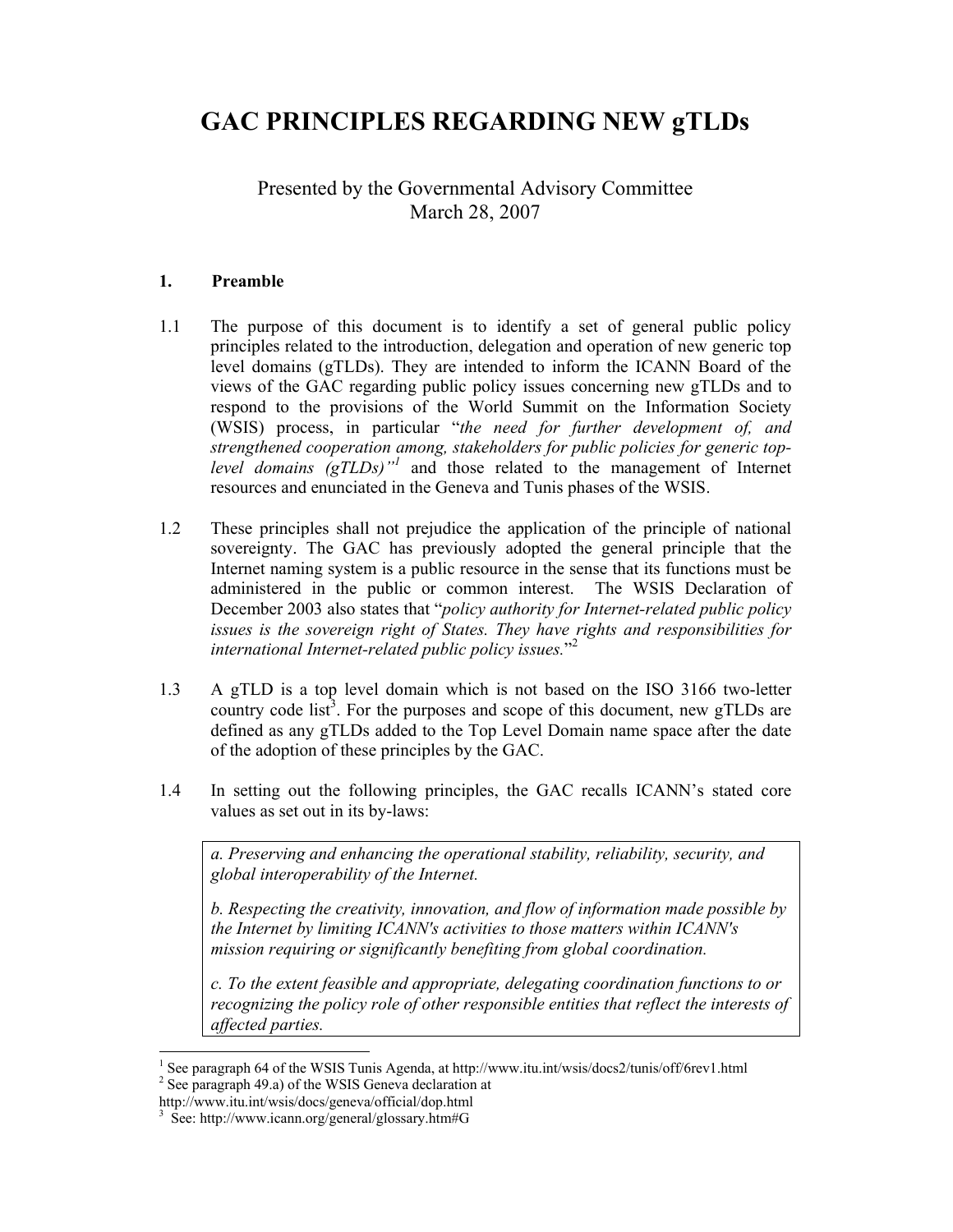*d. Seeking and supporting broad, informed participation reflecting the functional, geographic, and cultural diversity of the Internet at all levels of policy development and decision-making.* 

*e. Where feasible and appropriate, depending on market mechanisms to promote and sustain a competitive environment.* 

*f. Introducing and promoting competition in the registration of domain names where practicable and beneficial in the public interest.* 

*g. Employing open and transparent policy development mechanisms that (i) promote well-informed decisions based on expert advice, and (ii) ensure that those entities most affected can assist in the policy development process.* 

*h. Making decisions by applying documented policies neutrally and objectively, with integrity and fairness.* 

*i. Acting with a speed that is responsive to the needs of the Internet while, as part of the decision-making process, obtaining informed input from those entities most affected.* 

*j. Remaining accountable to the Internet community through mechanisms that enhance ICANN's effectiveness.* 

k*. While remaining rooted in the private sector, recognizing that governments and public authorities are responsible for public policy and duly taking into account governments' or public authorities' recommendations.* 

## **2. Public Policy Aspects related to new gTLDs**

 When considering the introduction, delegation and operation of new gTLDs, the following public policy principles need to be respected:

## *Introduction of new gTLDs*

2.1 New gTLDs should respect:

a) The provisions of the Universal Declaration of Human Rights<sup>4</sup> which seek to affirm *"fundamental human rights, in the dignity and worth of the human person and in the equal rights of men and women".* 

 b) The sensitivities regarding terms with national, cultural, geographic and religious significance.

2.2 ICANN should avoid country, territory or place names, and country, territory or regional language or people descriptions, unless in agreement with the relevant governments or public authorities.

 $\overline{a}$ 4 See http://www.un.org/Overview/rights.html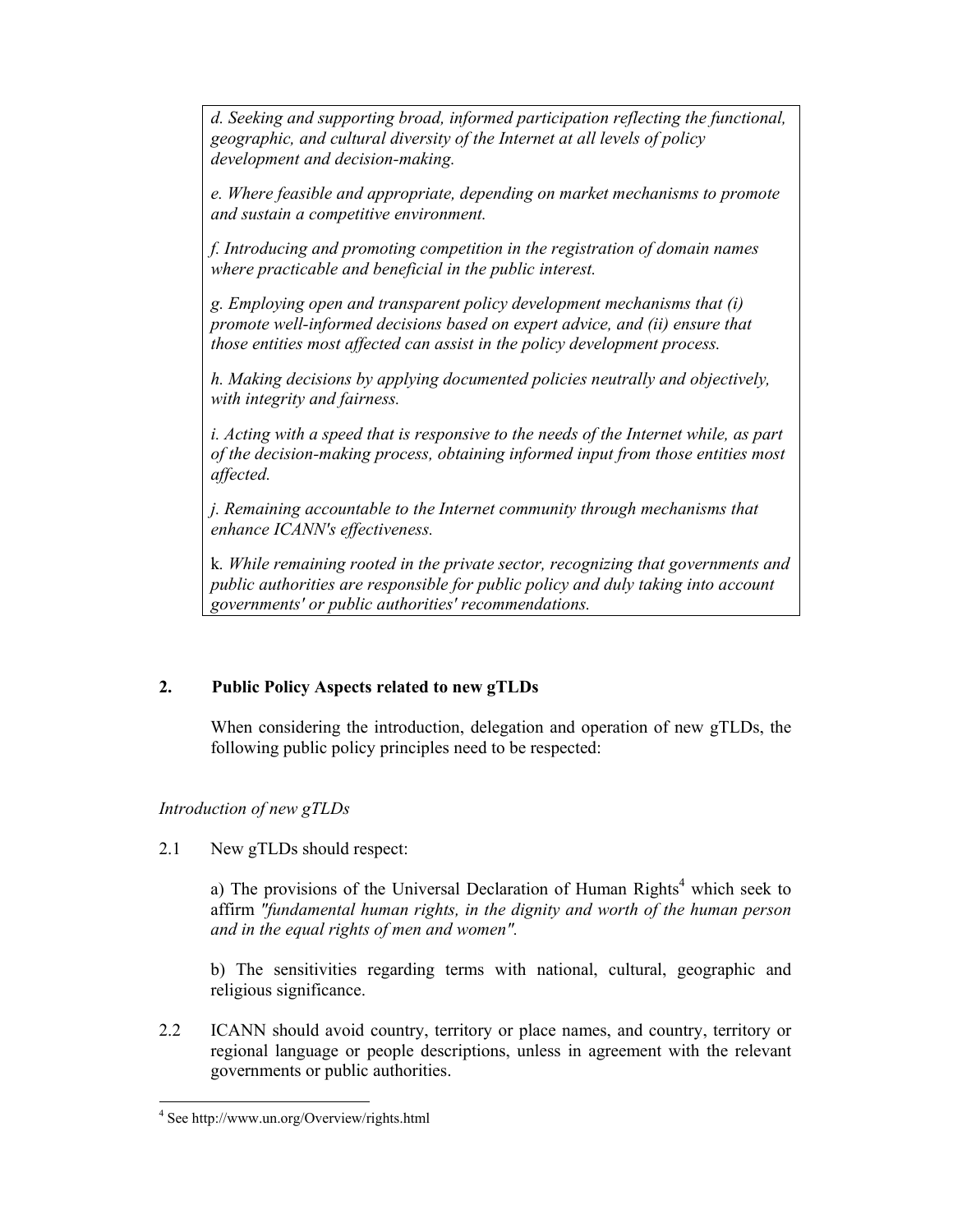- 2.3 The process for introducing new gTLDs must make proper allowance for prior third party rights, in particular trademark rights as well as rights in the names and acronyms of inter-governmental organizations (IGOs).
- 2.4 In the interests of consumer confidence and security, new gTLDs should not be confusingly similar to existing TLDs. To avoid confusion with country-code Top Level Domains no two letter gTLDs should be introduced.

#### *Delegation of new gTLDs*

- 2.5 The evaluation and selection procedure for new gTLD registries should respect the principles of fairness, transparency and non-discrimination. All applicants for a new gTLD registry should therefore be evaluated against transparent and predictable criteria, fully available to the applicants prior to the initiation of the process. Normally, therefore, no subsequent additional selection criteria should be used in the selection process.
- 2.6 It is important that the selection process for new gTLDs ensures the security, reliability, global interoperability and stability of the Domain Name System (DNS) and promotes competition, consumer choice, geographical and serviceprovider diversity.
- 2.7 Applicant registries for new gTLDs should pledge to:
	- a) Adopt, before the new gTLD is introduced, appropriate procedures for blocking, at no cost and upon demand of governments, public authorities or IGOs, names with national or geographic significance at the second level of any new gTLD.
	- b) Ensure procedures to allow governments, public authorities or IGOs to challenge abuses of names with national or geographic significance at the second level of any new gTLD.
- 2.8 Applicants should publicly document any support they claim to enjoy from specific communities.
- 2.9 Applicants should identify how they will limit the need for defensive registrations and minimise cyber-squatting that can result from bad-faith registrations and other abuses of the registration system

*Operation of new gTLDs* 

- 2.10 A new gTLD operator/registry should undertake to implement practices that ensure an appropriate level of security and stability both for the TLD itself and for the DNS as a whole, including the development of best practices to ensure the accuracy, integrity and validity of registry information.
- 2.11 ICANN and a new gTLD operator/registry should establish clear continuity plans for maintaining the resolution of names in the DNS in the event of registry failure.